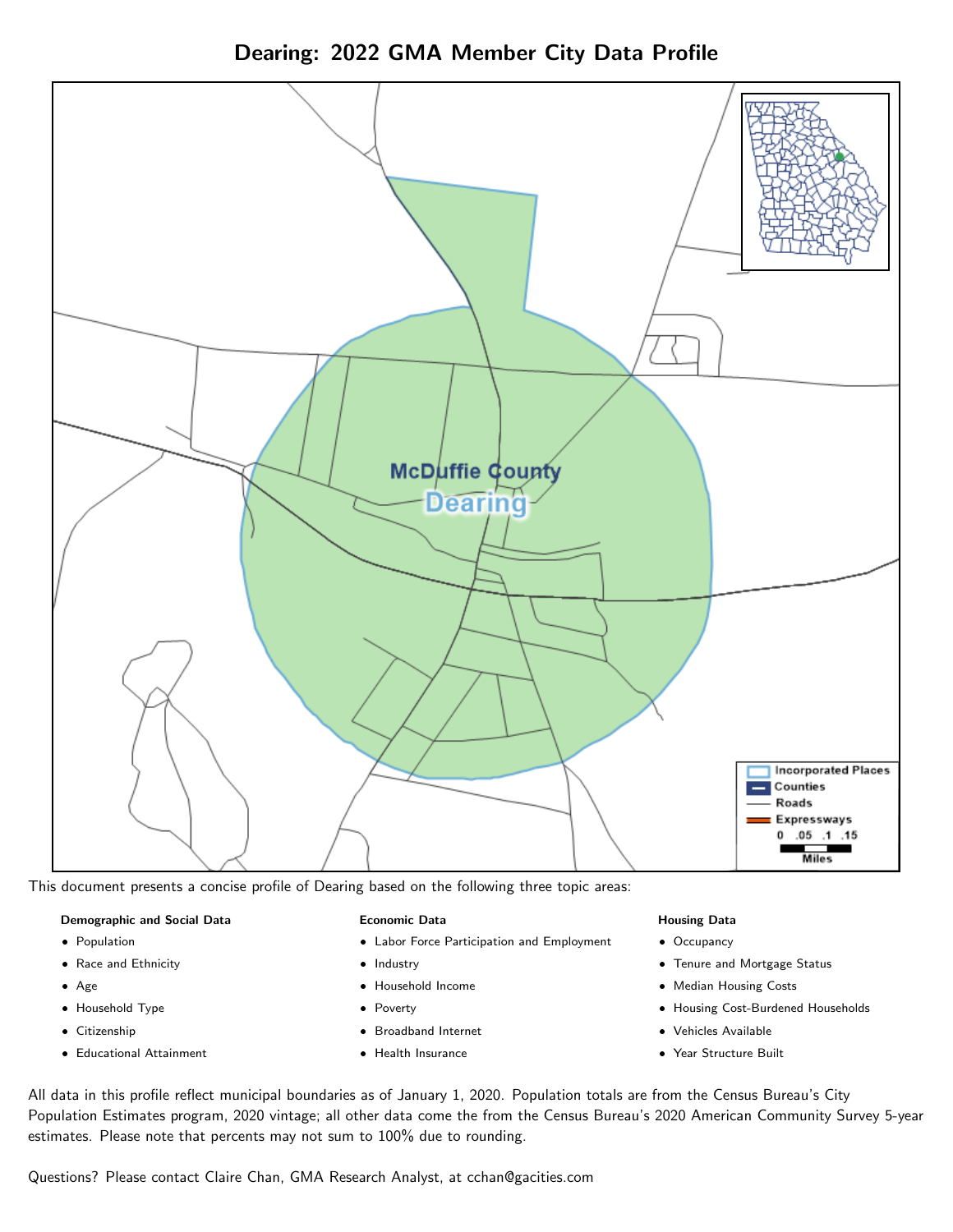# Dearing: Demographic and Social





## **Citizenship**

Age

| <b>Native Born</b><br>100% |  |
|----------------------------|--|
|                            |  |

Race and Ethnicity



Source: U.S. Census Bureau, City Population Estimates, 2020 vintage Source: American Community Survey, 2020 5-year estimates, table B03002

# Household Type



Source: American Community Survey, 2020 5-year estimates, table B01001 Source: American Community Survey, 2020 5-year estimates, table B11001

## Educational Attainment



Source: American Community Survey, 2020 5-year estimates, table B05002 Source: American Community Survey, 2020 5-year estimates, table B15002

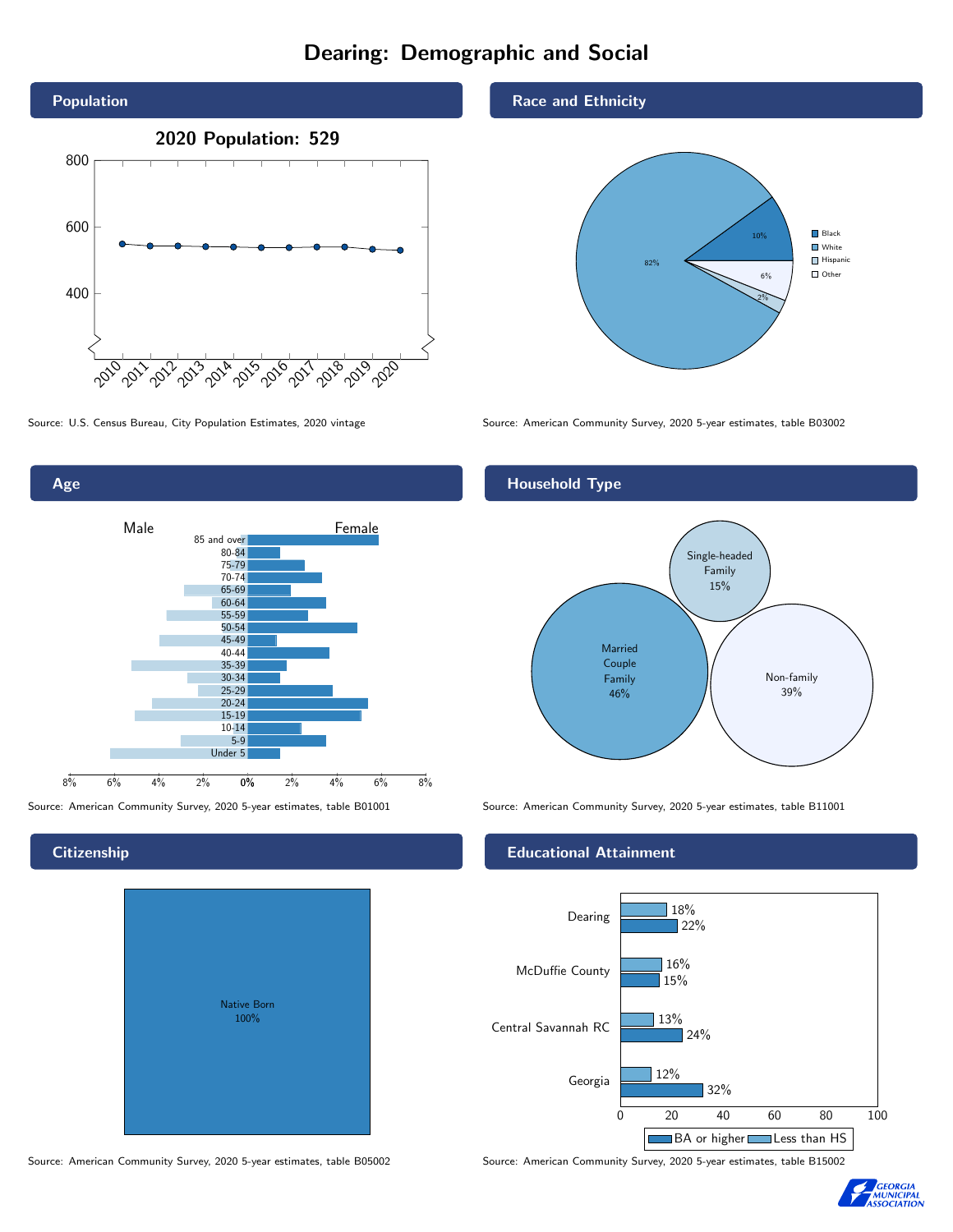# Dearing: Economic



Source: American Community Survey, 2020 5-year estimates, table B23001 Note: Unemployment rate is based upon the civilian labor force.

## Household Income 0 50,000 100,000 150,000 200,000 250,000 Georgia Central Savannah RC McDuffie County Dearing \$85,691 \$70,960 \$58,501 \$50,240 \$61,224 \$52,662 \$47,327 \$45,909 Mean Median

Source: American Community Survey, 2020 5-year estimates, tables B19013 and B19025 Source: American Community Survey, 2020 5-year estimates, table B17010

Broadband Internet No 38% Yes 62%

Source: American Community Survey, 2020 5-year estimates, table B28002 Source: American Community Survey, 2020 5-year estimates, table B18135

Industry

| Agriculture, forestry, fishing and hunting, and mining      | $1\%$ |
|-------------------------------------------------------------|-------|
| Construction                                                | 15%   |
| Manufacturing                                               | 6%    |
| <b>Wholesale Trade</b>                                      | $1\%$ |
| Retail Trade                                                | 11%   |
| Transportation and warehousing, and utilities               |       |
| Information                                                 |       |
| Finance and insurance, real estate, rental, leasing         |       |
| Professional, scientific, mgt, administrative, waste mgt    |       |
| Educational services, and health care and social assistance |       |
| Arts, entertainment, recreation, accommodation, food        |       |
| service                                                     |       |
| Other services, except public administration                |       |
| Public administration                                       |       |

Source: American Community Survey, 2020 5-year estimates, table C24030

## **Poverty**



### Health Insurance